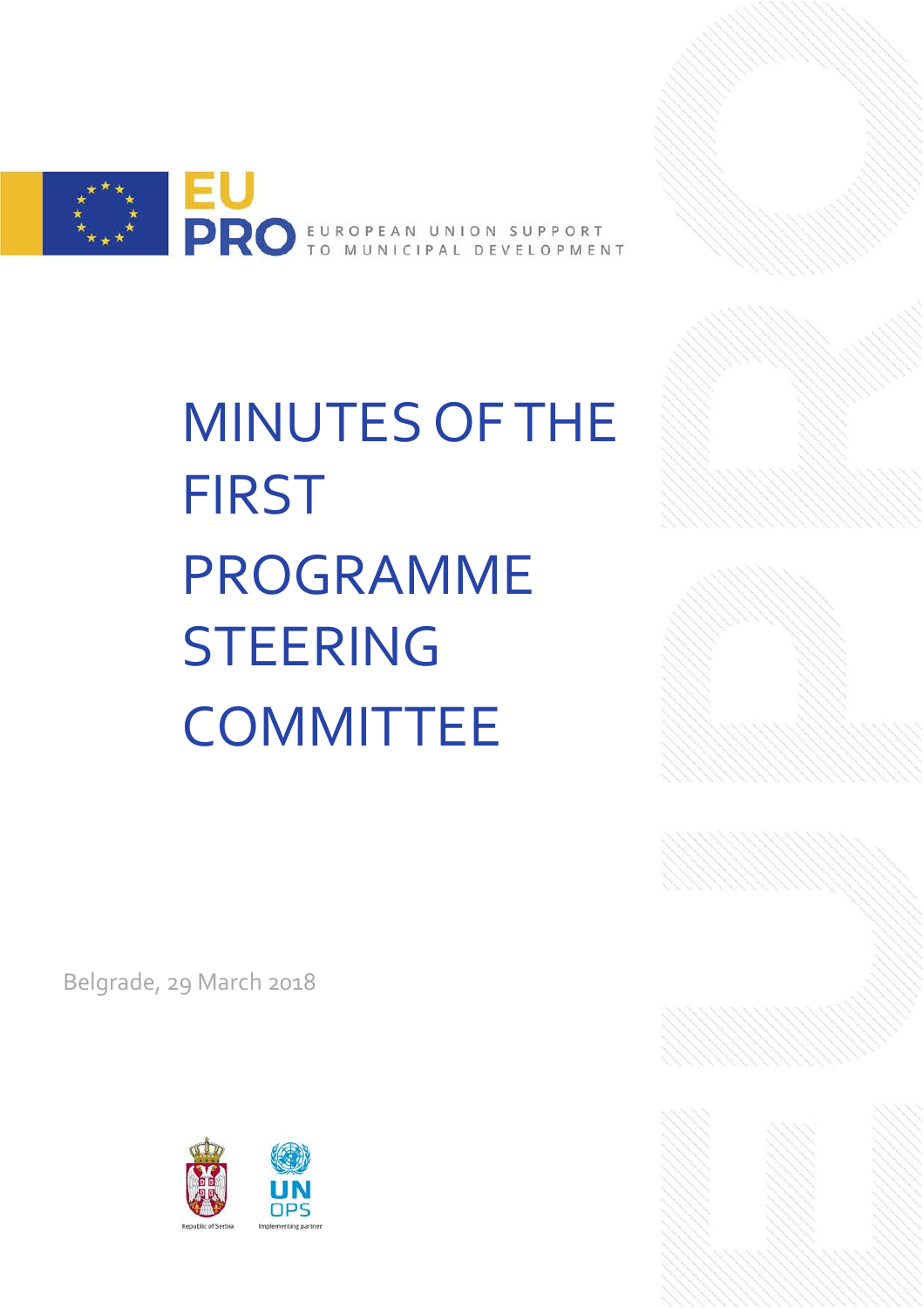

# I. Agenda

### **Welcome and introductory speeches**

- Branko Budimir, the Assistant to Minister of European Integration
- Ana Stanković, Project Manager, Delegation of the European Union to the Republic of Serbia
- Graeme Tyndall, Programme Manager, EU PRO
- Zoran Lakićević, the State Secretary in the Ministry of Construction, Transport and Infrastructure (MCTI)
- Katarina Obradović Jovanović, the Assistant to Minister of Economy (ME)

### **Presentation of the EU PRO Programme**

### **Terms of Reference for the work of the Steering Committee**

#### **Findings from the Inception Period**

#### **Presentation of the draft Calls for Proposals**

- Procurement of equipment and provision of services for small and medium-sized enterprises
- Support to local self-governments in development of detailed regulation plans
- Support to local self-governments in preparation of technical documentation
- Support to local self-governments in implementation of social infrastructure projects
- Support to local self-governments in implementation of economic infrastructure projects

#### **Voting/Next steps**

## **Other business**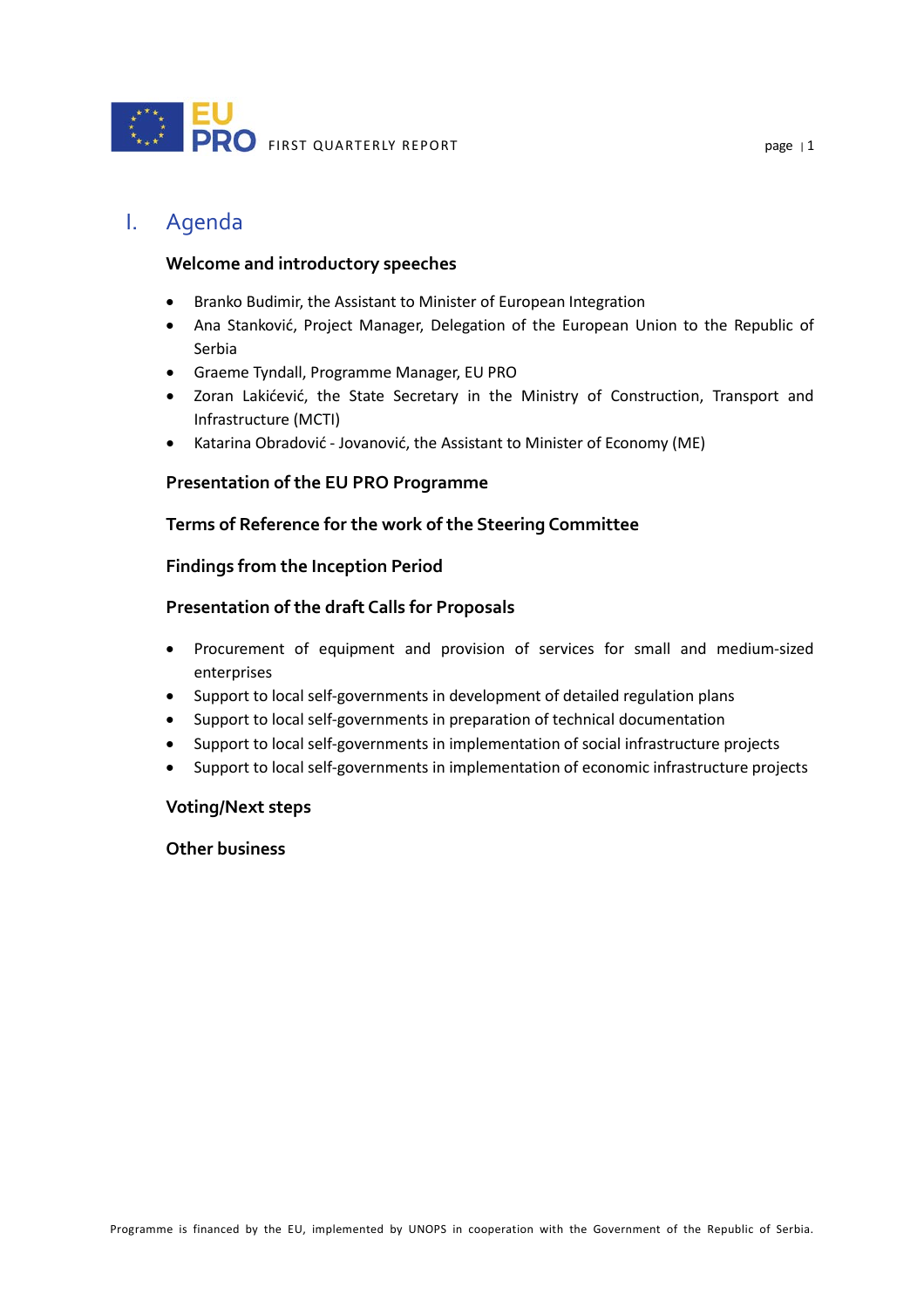

## II. Welcome and introductory speeches

**Branko Budimir, the Assistant to Minister of European Integration of the Government of Serbia**  welcomed the participants and gave a short introduction of the European Union Support to Municipal Development - EU PRO Programme. He called on the Steering Committee members to actively participate in the meetings and contribute to implementation of the Programme.

**Ana Stanković, Project Manager, Delegation of the European Union to the Republic of Serbia**  greeted participants and thanked the stakeholders on their participation in the Programme development. She invited national institutions participating in the work of the PSC, to engage with the Programme.

**Graeme Tyndall, EU PRO Programme Manager and the Head of UNOPS Serbia Operation Centre** reiterated that the United Nations Office for Project Services (UNOPS), as a self-funded UN operational organisation with a mandate in project management, infrastructure and procurement, had objective to support the national governments in implementation of their policies. EU PRO PSC is a decision making forum made of government representatives who are best positioned to define the objectives and results that need to be achieved. Programme will rely on the guidance of the PSC members and this is why it is crucial for the decision makers to be present at the Committee meetings.

**Zoran Lakićević, the State Secretary in the Ministry of Construction, Transport and Infrastructure (MCTI)** commended the planned work as it was of relevance for Serbia, and confirmed readiness for cooperation, especially in the areas which are of interest of the MCTI, such as is planning documentation. Lakićević said that Electronic Building Permitting System (EBPS) was one of the most successful reforms in Serbia but indicated that the upgrade of the system was necessary in the nearest future and specified that this could be an area where EU PRO could contribute.

**Katarina Obradović Jovanović, the Assistant to Minister of Economy (ME)** thanked for the support planned through the Programme and confirmed that the ME together with Regional Agency of Serbia (RAS) continue to be active in order to steer the Programme to ensure the optimum impact.

## III. Presentation of the EU PRO Programme

**Marko Vujačić, EU PRO Deputy Programme Manager** presented the Programme while underlining that EU PRO will predominantly use the grant methodology. The Programme will directly implement projects when there is clear justification for this approach, such as is economy of scale.

**Tyndall** noted that the Programme will initially retain offices in Niš, Vranje, and Novi Pazar but may reconsider geographic presence once the projects are selected. As 25 million Euros is a limited pool of resources for 99 LSGs, identifying strategic projects will be crucial for the Programme success. EU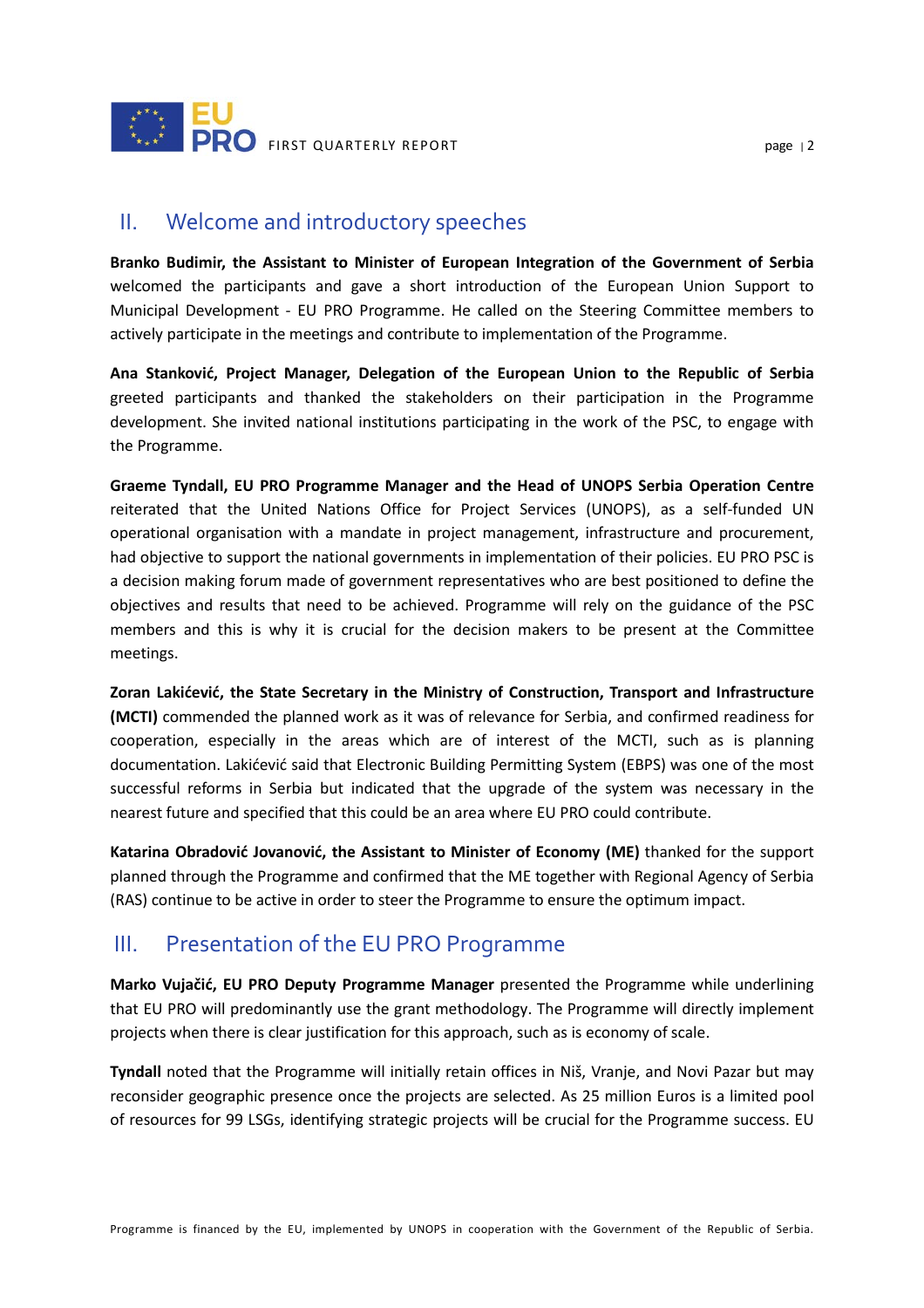

PRO in complementarity with Swiss PRO Programme<sup>[1](#page-3-0)</sup> which integrates good governance into relevant activities.

# IV. Terms of Reference for the work of the Steering Committee

**Budimir** said that PSC meetings were organised during the previous Programmes throughout Area of Responsibility which contributed to transparency but occasionally proved challenging as it was hard to ensure quorum. With larger number of LSGs alternation of PSC venues between Belgrade and the field should be considered. Also PSC should strive to make decisions by consensus as well as that in some cases, use electronic voting.

**Vujačić** presented responsibilities related to steering the Programme, progress monitoring, and decision making. The meetings are organised quarterly as well as on per need basis, while the working language is English.

**Stanković** said that relevant Ministries should be involved in development of specific Calls for Proposals (CFPs) and contribute to conduct of the process, including evaluations.

**Budimir** added that the DEU selected UNOPS as the implementing partner at this stage but agreed to include technical assistance elements for the Development Agency of Serbia (RAS), which would enable the Agency to conduct similar schemes in the future. This is another reason why it's important to ensure participation of RAS and Ministries in these processes.

**Violeta Sretenović, the Programme Coordinator in Public Investment Management Office (PIMO)**  noted that a database of social infrastructure projects exists, is a coordination useful tool and will help identify LSG needs for technical documentation.

# V. Findings from the Inception Period

 $\overline{a}$ 

**Budimir** underlined that several organisations are working with LSGs on similar development initiatives which renders a coordination model to ensure synergy amongst these programmes. Having operational coordination meetings twice a year that will include USAID competitiveness project, Swiss PRO and other relevant interventions should be considered.

**Obradović Jovanović** added that for this reason the ME directed EU PRO activities towards rural areas and small municipalities, as these were not covered by other interventions. In order to facilitate coordination, EU PRO should prepare overview of what has been done during the predecessor Programmes as well as of what is planned to be done.

<span id="page-3-0"></span><sup>&</sup>lt;sup>1</sup> Government of Swizerland financed four year Programme focused on Social Inclusion and Good Governence with total value of seven million euros.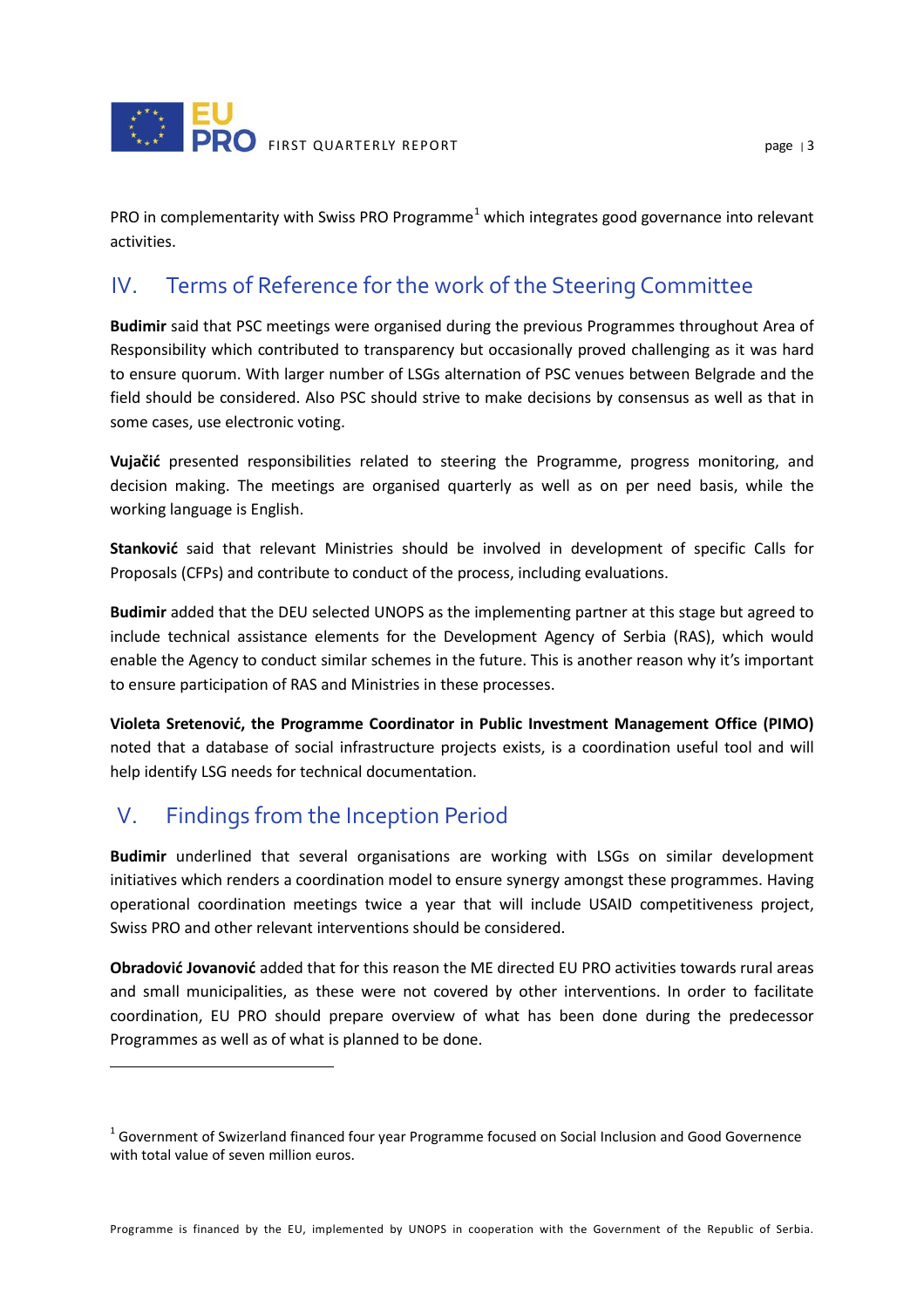

**Vujačić** indicated that consultations held so far, including information sessions with LSGs and Regional Development Agencies (RDAs), confirmed high relevance of the Programme. The sessions showed that LSGs have limited number of prepared infrastructure projects as well as that municipalities with less experience with development programmes are more exposed to implementation risks. The consultations confirmed that the EBPS upgrade and the project for introducing electronic exchange of data during development of planning documentation (E-space) were reform priorities. Capacities of the entrepreneurs, micro and small sized enterprises (MSEs) were generally weak and this should be considered when finalising the CFPs.

The need for stronger support to social inclusion at the local level was reconfirmed, while high interest of the Regional Development Agencies for the Programme may indicate their high capacity.

Vujačić underlined that EU PRO will need to set clear tolerances and, with support from the PSC, be prepared to cancel projects that exceed them.

# VI. Presentation of the draft Calls for Proposals

## Procurement of equipment for micro and small -sized enterprises

**Olivera Kostić, EU PRO Small and Medium-sized Enterprises (SMEs) Sector Manager** presented the CFP and noted that comments received from the ME are being addressed. In particular, mediumsized enterprises will not be included in the CFP, inclusion of selected touristic services will be considered, while rural area and projects benefitting youth and women will be encouraged.

**Obradović Jovanović** confirmed relevance of enhanced focus on rural areas and inclusion of tourism development. The Programme should not assess the projects only on the basis of benefits for the particular enterprise but also for the other value chain participants i.e. spill-over effect.

**Tyndall** noted that the funds are limited but that the Programme will try to accommodate these requests underlining that the agricultural and rural tourism projects are sometimes complementary and models to enhance this synergy should be examined, possibly with RDAs.

**Budimir** asked if enterprises under one year of age will be eligible, as envisaged by the DoA and considering these firms are not likely to obtain bank loans. He suggested modifications of text related to eligibility of activities and extension of time framework for conduct of the CFP and duration of the projects. Using Serbian language for applications would be beneficial, while evaluation should focus more on the business idea rather than other parameters.

**Stanković** agreed that support to companies up to a year old are eligible according to the DoA and added that the criteria should be more focused while reminding that the Programme should reserve the right not to award all the funds if the number of quality projects is limited.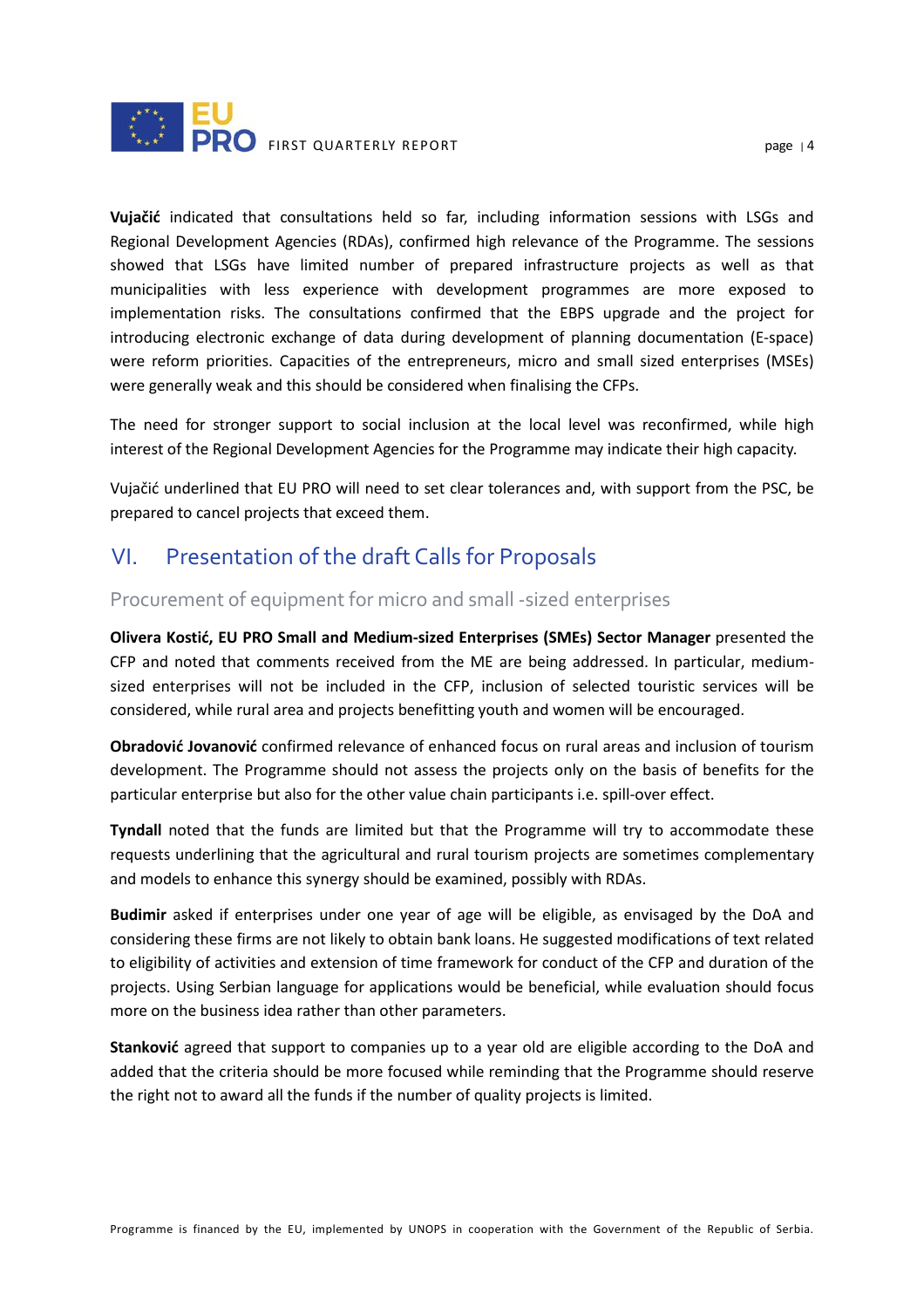

**Obradović Jovanović** agreed that extension of deadlines could be useful but also misleading for the beneficiaries as many will need less than one year to procure equipment. She has suggested for ME to review the CFP application forms and assess the time needed for development of proposals.

**Slađana Grujić**, **Advisor for Economic Development and Rural Policy with the Standing Conference of Towns and Municipalities (SCTM)** added that suggested criteria may be too demanding, while some are difficult to understand, especially for the MSEs.

In response to concerns raised by other PSC members regarding the MSE CFP, **Tyndall** confirmed that the Programme will put effort to modify the language and reconsider the time frame while all modifications will be made in track changes for easy reference.

## Presentation of infrastructure related calls for proposals

**Jasmina Ilić, Sector Manager for Infrastructure** presented the CFPs for detailed regulation plans, technical documentation, economic and social infrastructure, including general evaluation criteria that will be used.

## Support to LSGs in implementation of social infrastructure projects

**Budimir** commented criteria regarding the Local Economic Development (LED) Offices. [2](#page-5-0)

**Sretenović**, enquired if co-funding must go through the account of particular project or it can be provided separately and suggested to indicate in the CFP that projects considered for funding by PIMO are also eligible for EU PRO funding as this could facilitate synergy. She also commented implementation of infrastructure in devastated municipalities is a risk due to their weak capacities.

**Ilić** noted that LSGs that have access to internal experts of relevant profile for infrastructure projects are more efficient but confirmed that this criteria will be modified to reflect comments from the SCTM. Implementation of infrastructure projects in devastated municipalities is risky but the Programme will be providing technical assistance in order to mitigate it.

**Tyndall** said that it is acceptable to allow co-funding to go through other accounts i.e. the Coordination Body/UNOPS used this methodology in the past; and this will be reconfirmed. Support to local self-governments in implementation of economic infrastructure projects

## Support to LSGs in implementation of economic infrastructure projects

 $\overline{a}$ 

**Budimir** asked about eligibility of projects for Business Incubator Centres (BIC) and suggested clearer definition of projects falling under tourism infrastructure. Construction of access roads to touristic

<span id="page-5-0"></span><sup>&</sup>lt;sup>2</sup> Standing Conference of Towns and Municipalities has also raised this question in written comments they provided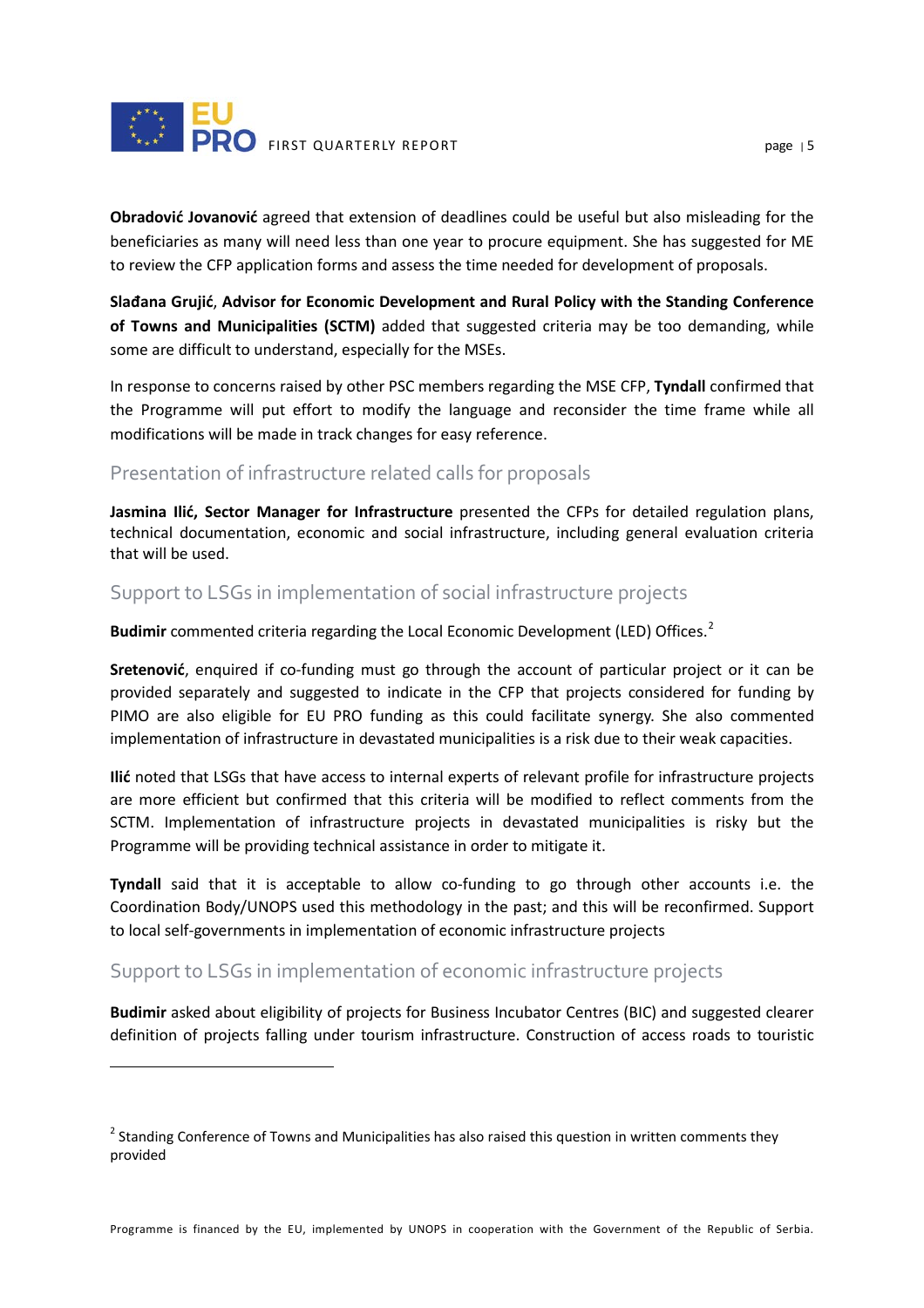

centres, which are critical for valorisation of touristic potentials, should be allowed on a case by case basis with involvement of the line Ministry. Exclusion of water and solid waste management as eligible actions from the CFP for economic infrastructure, inclusion of single project pipeline into the criteria as well as increase of the number of points in cases when there is legally binding contract for realisation of investment should be considered. The importance of funding of digital and broadband infrastructure was also underlined. Division of funds between economic and social infrastructure doesn't properly reflect the Programme's focus on economic development.

**Obradović Jovanović** expressed ME support to inclusion of BIC in CFP for the Economic Infrastructure. The status of the single project pipeline needs to be confirmed.

**Tyndall** agreed to include BICs for support under this CFP and confirmed that BIC should be eligible for support through the CFP for the Business Support Organisations (BSO). EU PRO will probably include at least one amendment and therefore the Programme should start with the initially planned budgets for economic and social infrastructure and subsequently consider reallocations.

**Ilić** said that tourism infrastructure will allow funding of works on public infrastructure that enhance potential for tourism development. Any intervention will be pre-conditioned with clear ownership. She also asked whether projects in Spas should be eligible.

**Budimir and Obradović Jovanović** indicated that there was economic justification to include Spas into economic infrastructure projects.

### Social Cohesion Projects

**Vujačić** presented two social cohesion projects: one related to enhancing learning of Serbian language as a non-mother tongue that would benefit 800 Albanian pupils in four schools in Bujanovac and Preševo and the other related to inclusive music education programme on the basis of globally recognised El Sistema methodology. Both projects had support from the line national institutions and achieved success in the EU PRO predecessor, European PROGRES.

**Budimir** noted that the PSC should be provided with letters of support from the Coordination Body for Preševo, Bujanovac, and Medveđa, and the Ministry of Education, Science, and Technological Development.

**Stanković** confirmed these projects were effective and contributed to integration of minorities, which was of significant importance.

## VII. Next Step/Conclusions

**Programme Steering Committee (PSC)** – engagement with the Programme and active participation in the work of the PSC by national institutions is important to enhance the relevance and effectiveness of EU PRO. The Programme will develop Terms of Reference that will provide framework for the work of PSC, which will be submitted with the Inception Report.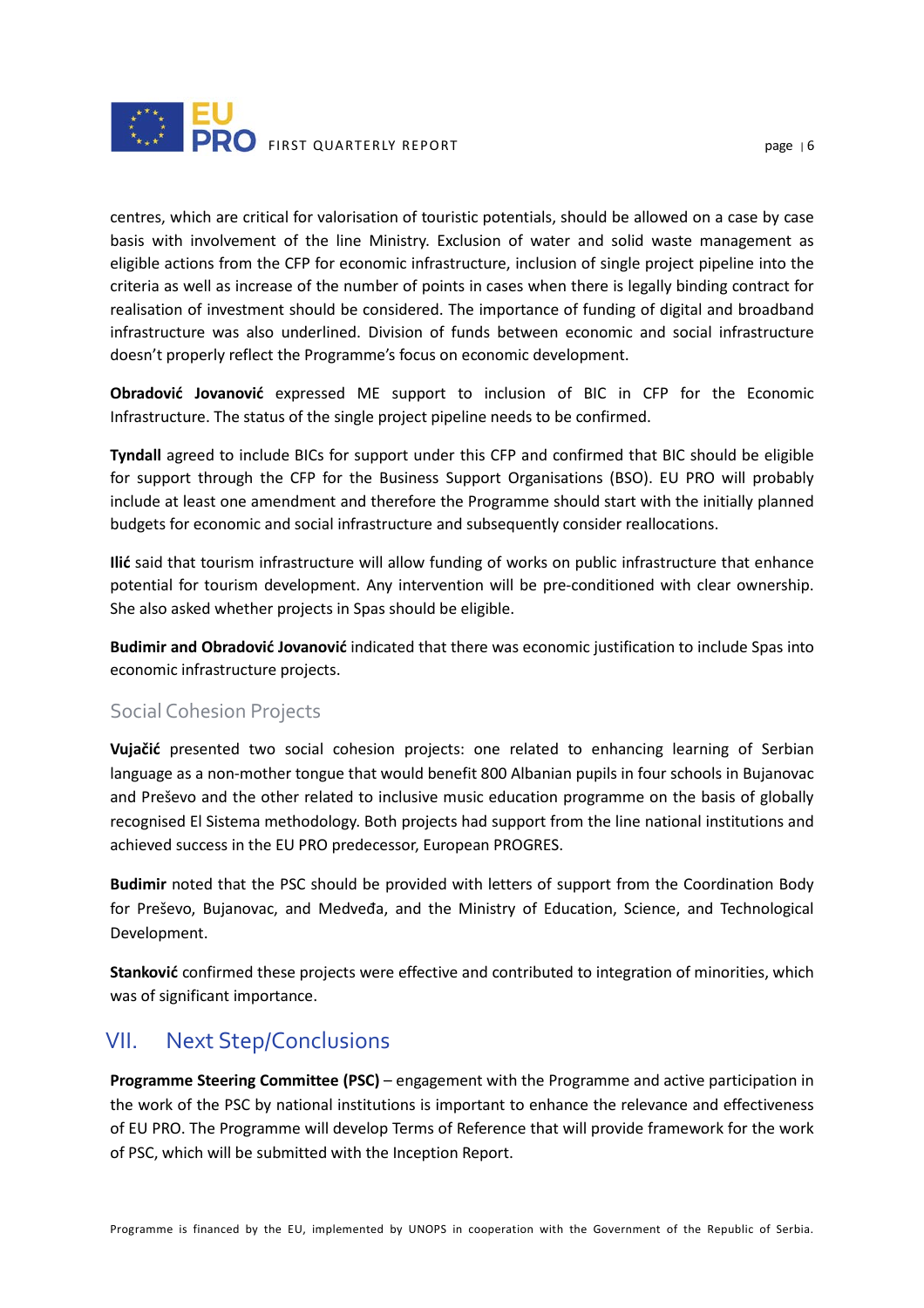

**Inception Period** – will last until 30 April 2018. EU PRO will continue consultations with the national and local stakeholders in order to verify the relevance of the planned interventions and identify needed modifications. The Programme will produce the Inception Report by mid-May that will among other include recommendations for modifications of the Programme's design.

**Initial findings –** the Programme in general is highly relevant although some modifications could be beneficial. Primarily, reconsidering the approach to GIS and inclusion of support for the EBPS and E-Space seem necessary, while need for stronger support to social inclusion at the local level was clearly reconfirmed. It could become relevant to reconsider redistribution of funding between budgets planned for social and economic infrastructure to better reflect the Programme's purpose.

**Implementation –** LSGs, especially those devastated and smaller, and MSEs have limited capacities and this may affect the implementation. The Programme should within risk responses consider provision of technical assistance where adequate but also be ready to cancel projects. The Programme may encounter risk related to preparedness of projects, in particular related to social and economic infrastructure.

**Calls for Proposals (CFPs)** – draft CFPs will be revised to reflect the comments received by the PSC and resubmitted for reconsideration. The PSC will have seven days to review the resubmitted documentation.

Social Cohesion Projects – EU PRO will develop proposals for learning of Serbian language as nonmother tongue and inclusive musical education on the basis of El Sistema methodology that will be considered by the PSC. Line national institutions should confirm in writing they support these projects.